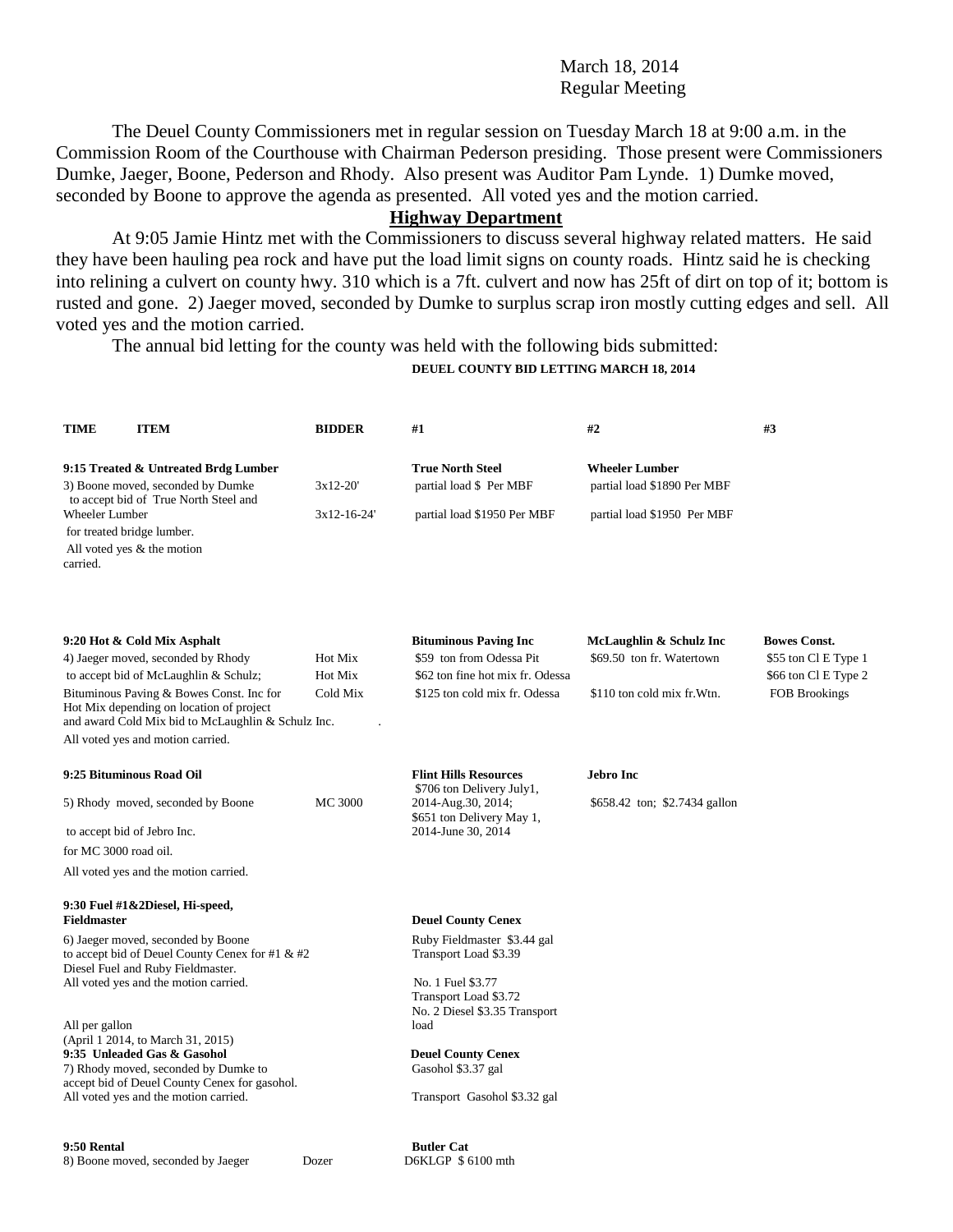|                                                 |                 | <b>True North Steel</b>   |                               |
|-------------------------------------------------|-----------------|---------------------------|-------------------------------|
| 10:15 Corrugated Metal Culverts                 | $15$ " 16 gauge | \$ft. 9.93                |                               |
| 9) Jaeger moved, seconded by Dumke              | $18$ " 16 gauge | \$ft.11.81                |                               |
| to accept bid of True North Steel               | $24$ " 16 gauge | \$ft.15.49                |                               |
|                                                 |                 |                           | Aluminized Type 2 Culvert add |
| for corrugated metal culverts and aluminized    | $36$ " 14 gauge | \$ ft.28.68               | 20%                           |
| culverts. All voted yes and the motion carried. |                 |                           |                               |
|                                                 |                 |                           |                               |
| 5"x1" corrugation round spiral                  | 48" 14 gauge    | \$ft.39.37                |                               |
| 5"x1" corrugation round spiral                  | $84$ " 10 gauge | \$ ft.121.43              |                               |
|                                                 |                 |                           |                               |
|                                                 |                 |                           |                               |
| 10:30 Weed Chemicals                            |                 | <b>Deuel County Cenex</b> | Helena Chemical Co.           |
| 10) Dumke moved, second by Boone                | Tordon 22K      | \$ gal 56.80              | 48.00 Gal.                    |
| to accept bid of Deuel County Cenex for LV6     |                 |                           |                               |
| and 2-4D and Helena Chemical for Tordon,        |                 |                           |                               |
| NIS90% and Milestone.                           | $2-4D$          | \$ gal 14.17              |                               |
|                                                 | LV6 Ester       | \$ gal 22.30              | 29.53 Gal                     |
| All voted yes and motion carried.               | <b>NIS 90%</b>  | \$ gal                    | 25.00 Gal                     |
|                                                 | Milestone       | \$ gal                    | 297.73 Gal                    |

## **Regular Appointments**

#### **11:00 Executive Session**

11) Dumke moved, seconded by Boone to move into Executive Session to discuss a personnel matter. All voted yes and the motion carried. Chairman Pederson declared the Commissioners out of Executive Session at 11:20. 12) Dumke moved, seconded by Rhody to advertise for part time clerk in the Register of Deeds office closing to be April 11. All voted yes and the motion carried.

## **11:30 Jeff Engen-Audio Connections-Courtroom Sound System**

Engen with Audio Connections of Brookings presented a quote for a speaker system in the Courtroom. He presented a quote for an encrypted wireless system and an analog system. They discussed mikess needed and if wireless would be needed for the attorneys. He also talked about the speakers and system that will be used to regulate sound and microphone system. They do the complete install and offer two training sessions after system is up and running. Further discussion on the two quotes received for the courtroom sound system will be held at the next meeting.

## **12:00 Drainage Board**

13) Boone moved, seconded by Dumke to adjourn as County Commission and reconvene as Drainage Board. All voted yes and the motion carried. Casey Mette Drainage Officer presented the following application request: In Oct. of 2013 Neal Ruhd had made an application on behalf of Darrell Ruhd to add another tile line on the NE1/4 of 21-114-48 which is a continuation of a project completed in 2012. The water will flow to the east into an existing line. He had the wetland determination and now has the sign off of the adjoining landowner. 14) Boone moved, seconded by Dumke to approve and issue Drainage Permit #14-01 on the above described property to Neal and Darrell Ruhd. All voted yes and the motion carried. 15) Jaeger moved, seconded by Rhody to adjourn as Drainage Board and reconvene as County Commission. All voted yes and the motion carried

#### **OLD BUSINESS**

16) Boone moved, seconded by Rhody to appoint Duane Gorder to the Weed Board for a three year term beginning 2014. All voted yes and the motion carried.

A portion of the window in the hallway on second floor is broken and Brian's Glass will fix but need to rent a lift in order to do the repair work. No action was taken on request for payment of a travel voucher.